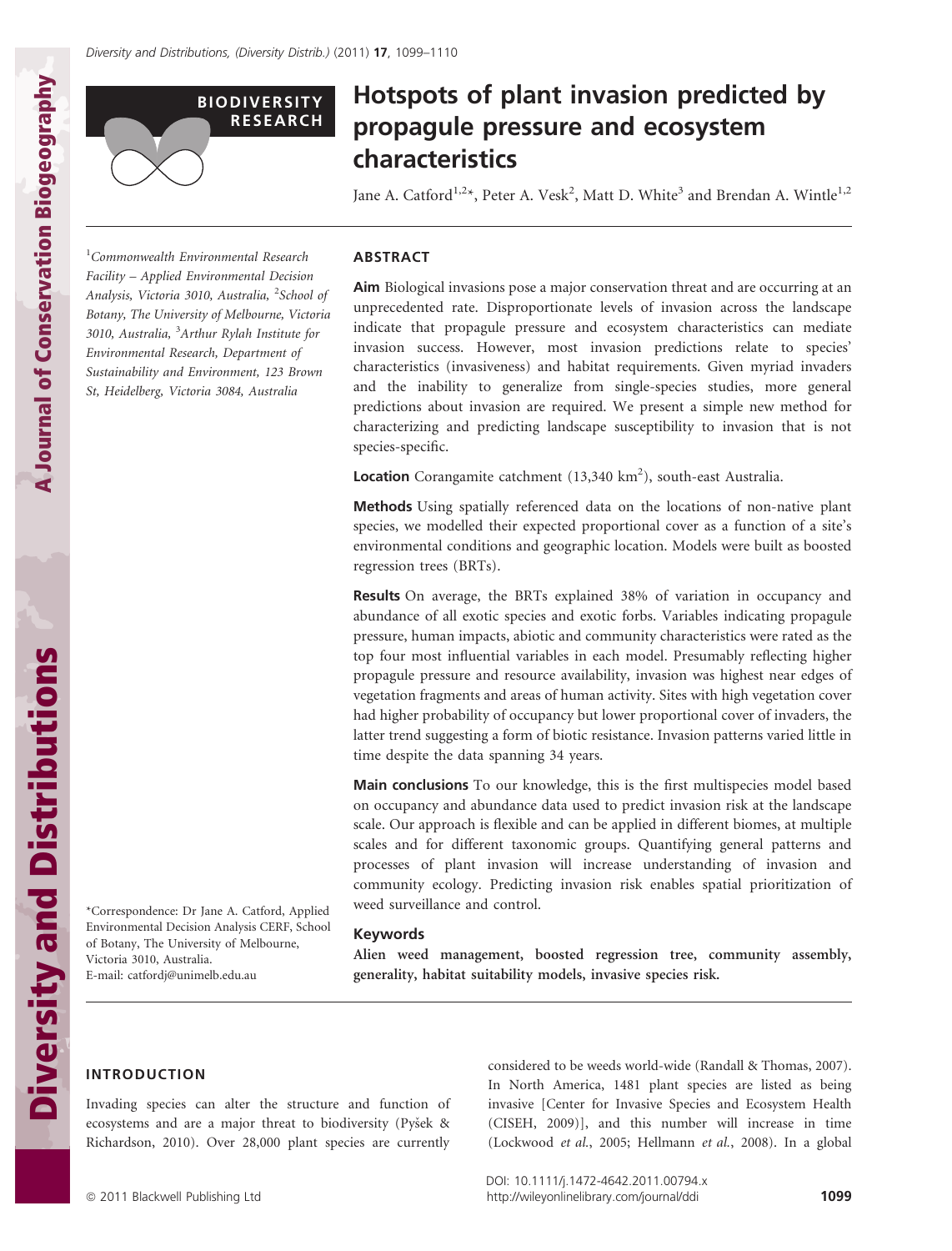assessment of invasive woody plants, Richardson & Rejmánek (2011) consider 622 species to be 'invasive' sensu Pyšek et al. (2004). Weed risk assessment, biosecurity and quarantine procedures traditionally focus on individual species that pose an invasion threat (Pheloung et al., 1999). A species-based approach has also been dominant in predictions of weed spread and areas vulnerable to future invasion (e.g. Crossman & Bass, 2008; Keller et al., 2008; Ibáñez et al., 2009; Jacobs & MacIsaac, 2009), which may reflect the single-species approach of habitat suitability modelling more generally (Hirzel & Lay, 2008). Notwithstanding recent evidence suggesting a link between plant invasiveness and performance-related traits (van Kleunen et al., 2010), species that are invasive in one ecosystem will not necessarily be invasive elsewhere (Moles et al., 2008). Given the vast number of invaders and problems inherent in generalizing from single-species studies, more general predictions that focus on landscape susceptibility to invasion are required.

Theory indicates that plant invasion is a function of propagule pressure, the abiotic characteristics of a site and the biological characteristics of invaders and recipient community (Richardson & Pyšek, 2006; Catford et al., 2009). Although the influence of propagule pressure and environmental conditions are well recognized in invasion ecology (Catford et al., 2009), using the two to jointly predict areas vulnerable to invasion is rare (Eschtruth & Battles, 2009): most invasion predictions focus on species' characteristics (invasiveness) and habitat requirements (though, there are exceptions, e.g. Thuiller et al., 2006; Chytrý et al., 2009). However, plant invasion across the landscape is far from homogenous: some habitats are more invaded than others (Chytrý et al., 2008a,b). If the level of invasion across a landscape correlates with geographic and ecological attributes, this would suggest that propagule pressure and ecosystem characteristics mediate invasion success. Rather than predicting areas at risk of invasion by individual species, we envisage a more general approach where patterns of invasion (by multiple species) may be used to infer key drivers of, and map landscape susceptibility to, invasion. Because they are not species-specific, such predictions also indicate areas at risk of future invasion by new species that are functionally similar to previous invaders. Given the threat posed by increasing numbers of invaders, such a general approach to predicting invasion risk may be an extremely valuable tool for ecologists, land managers and regulators.

The primary aim of this study is to develop a method for characterizing invasion risk at the landscape scale that is not species-specific. In a case study region, we use surrogates of propagule pressure and environmental conditions to predict areas vulnerable to invasion by exotic species. Unlike previous studies (Chytrý et al., 2008a, 2009), we do not use habitat types as predictor variables in our models but rather select (mostly continuous) variables that could have a more direct effect on the process of invasion. We test our approach by modelling relationships between four response variables (occupancy and cover abundance of all exotic plant species and exotic forbs) and 18 predictor variables using boosted regression trees (BRT) (Elith et al., 2008). Our study provides (i) a quantitative analysis of environmental predictors that explain patterns of exotic plant invasion, thus offering insights into and evidence about ecological processes that mediate invasion, and (ii) a template method for mapping landscape susceptibility to invasion as a basis for weed risk assessment and surveillance.

# METHODS

# Study region

Our study centred on the Corangamite catchment in Victoria, Australia, which extends from  $37^{\circ}26'$  S to  $38^{\circ}51'$  S and  $142^{\circ}47'$ E to 144°43' E. The Corangamite catchment covers 13,340 km<sup>2</sup> and encompasses a wide range of environmental conditions and anthropogenic influences, including the Great Otway National Park (NP) and the cities of Geelong and Ballarat (Fig. 1). Geelong was established in 1836 and Ballarat in 1838 (Billot, 1969), and the majority of the 350,000 people in the region reside in these two cities. The region has a temperate climate with the majority of annual rainfall (mean varied between 550 and 900 mm across the region) occurring in the cooler winter months [Bureau of Meteorology (BOM, 2007)]. There are 17 types of vegetation communities in the region, but most of the remnant vegetation persists in dry, wet and lowland forests [Department of Sustainability and Environment (DSE, 2009)]. Descriptive statistics of the environmental characteristics of the region are in Table S1.

#### Plant occupancy and cover abundance data

Plant occupancy (i.e. presence/absence) and cover abundance data were obtained from 3118 quadrats surveyed in the Corangamite catchment by the Victorian DSE between 1972 and 2006. Foliar projective cover of plant taxa found in 30-m<sup>2</sup> quadrats was estimated with the Braun-Blanquet scale (Kent & Coker, 1992). Prior to statistical analysis, the Braun-Blanquet scale values were converted to mid-point averages (+: 0.5%, 1: 2.5%, 2: 15.5%, 3: 38%, 4: 63%, 5: 87.5%). Taxa were identified in accordance with A Census of the Vascular Plants of Victoria (Ross & Walsh, 2007). The geographic coordinates of the central point of the quadrats were recorded in the field using a map (before 1993; ±100 m accuracy) and Geographic Positioning System (1993 onwards; ±7 m accuracy).

We extracted data about occupancy and cover abundance of all exotic species (i.e. all species non-native to Australia) and exotic forbs. Forbs were the most abundant and frequently occurring exotic growth form in the region, and exotic forb species constitute the majority of the noxious weeds listed for the Corangamite catchment and the state of Victoria (DSE, 2008). Cover of all exotic species was analyzed as a proportion of total vegetation cover in each quadrat, and exotic forb cover as a proportion of forb cover. Proportional abundance of exotic taxa indicates the relative contribution that they make to the local plant community (one structural component in the case of forbs), disentangling the measure of exotic plant cover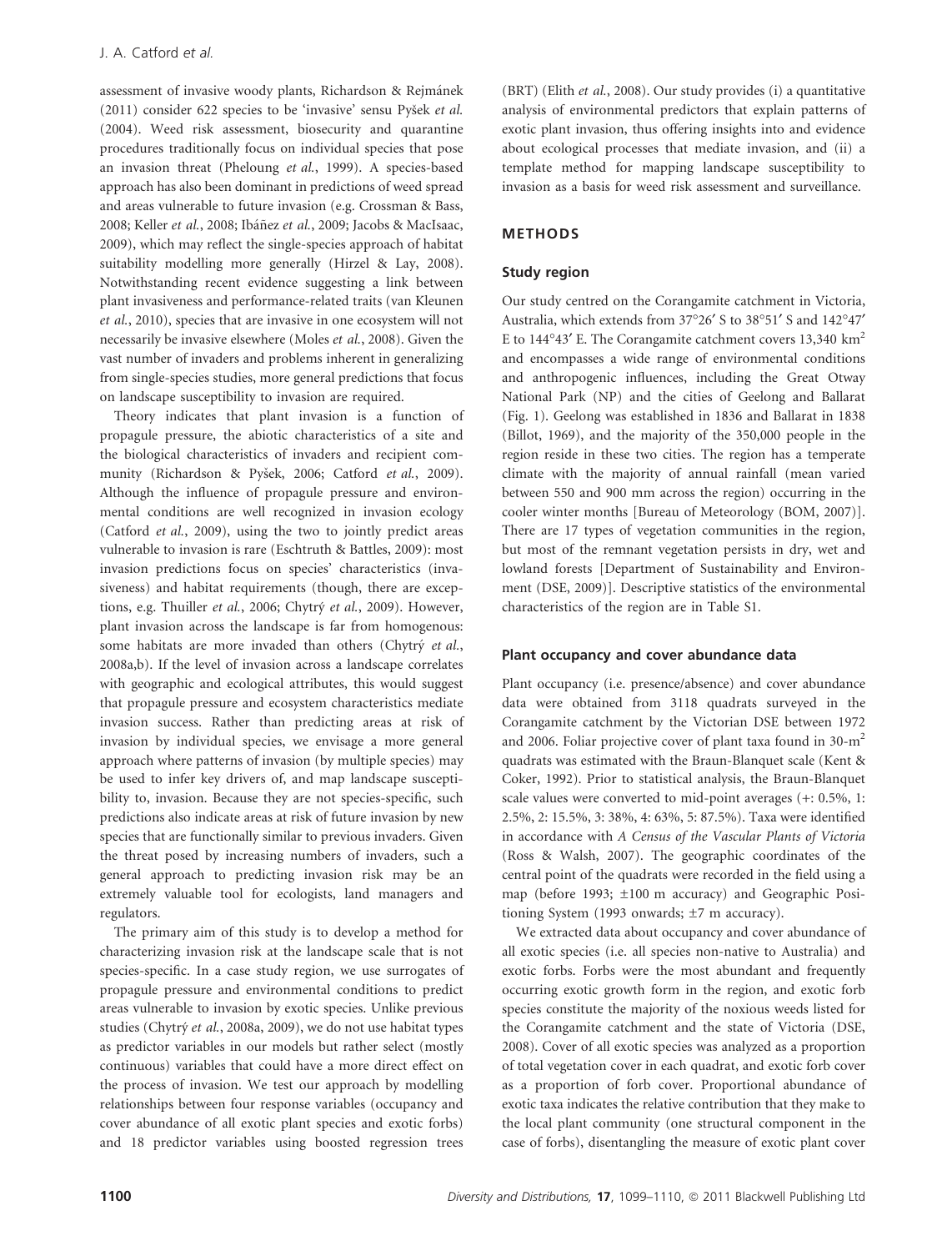

Figure 1 Map of the Corangamite catchment study region in Victoria, Australia, showing the two large regional cities (Ballarat and Geelong), the Great Otway National Park and the location of the 3118 survey quadrats.

from measures of total vegetation cover. Of the 3118 quadrats surveyed, exotic species were present in 1521 quadrats and exotic forbs in 1266 quadrats. Throughout the paper, we use 'all exotic species' occupancy/abundance' and 'exotic forbs' occupancy/abundance' when referring to the four response variables; when discussing occupancy/abundance of all exotic species and exotic forbs together, we use the terms 'exotic taxa' or 'exotic plants'. Reference to 'exotic plant invasion' is a general, catch-all term that includes the occupancy and abundance of exotic plant taxa.

#### Environmental predictors

We compiled a broad range of variables as potential surrogates for propagule pressure, and abiotic and biotic conditions (Catford et al., 2009) that are likely to influence landscape susceptibility to invasion (Table S1). Data were sourced from Geoscience Australia and the Victorian Departments of Sustainability and Environment and Primary Industries. From these raw data, 90 variables were generated using arcgis 9.3 (Esri Inc.) (e.g. building density, distance to nearest water course). To avoid problems associated with data dredging and over-fitting (Chatfield, 1995; Wintle et al., 2005), we used correlation analysis and expert opinion to reduce the number of predictor variables from 90 to 17 for the all exotic models and 18 for the exotic forb models (forb models included total forb cover as a predictor; Tables 1 and S1). Correlation analysis removed cases of extreme multicollinearity by excluding variables that had a Pearson correlation coefficient  $\geq 0.8$ [variables deemed most proximal (sensu Austin, 2002) to processes of invasion were retained, e.g. minimum temperature in coldest period instead of altitude]. Expert opinion reduced the total number of candidate predictor variables further. Our choice was informed by invasion theory and previous studies, and the extent to which the variables encompassed variation in other factors.

By quantifying interactions among predictor variables, our modelling approach (see below) enabled more complex (i.e. interacting) relationships to be detected between predictor and response variables. For instance, resource availability – a key driver of invasion (Davis et al., 2000) – was represented by interactions among disturbance, resource levels and vegetation cover (Huston, 2004).

We did not use vegetation classification (habitat) type in the models because we aimed to increase understanding of the process of invasion, as well as indicate areas susceptible to invasion. Habitat type is a useful predictor in that it integrates factors like climate, geography and propagule pressure (Chytrý et al., 2009). However, to increase understanding of the factors that drive invasion, it is important to use variables that can directly affect plant invasion; we therefore used the most proximal predictor variables available (i.e. variables based on environmental characteristics and propagule pressure). Further, habitat types can lack generality because they are specific to an area (as are many classification schemes), and highresolution habitat data were only available for 33% of the region.

# Survey gap analysis

Using the multivariate environmental similarity surface (MESS) algorithm in MAXENT (Version 3.3.3a: Phillips et al.,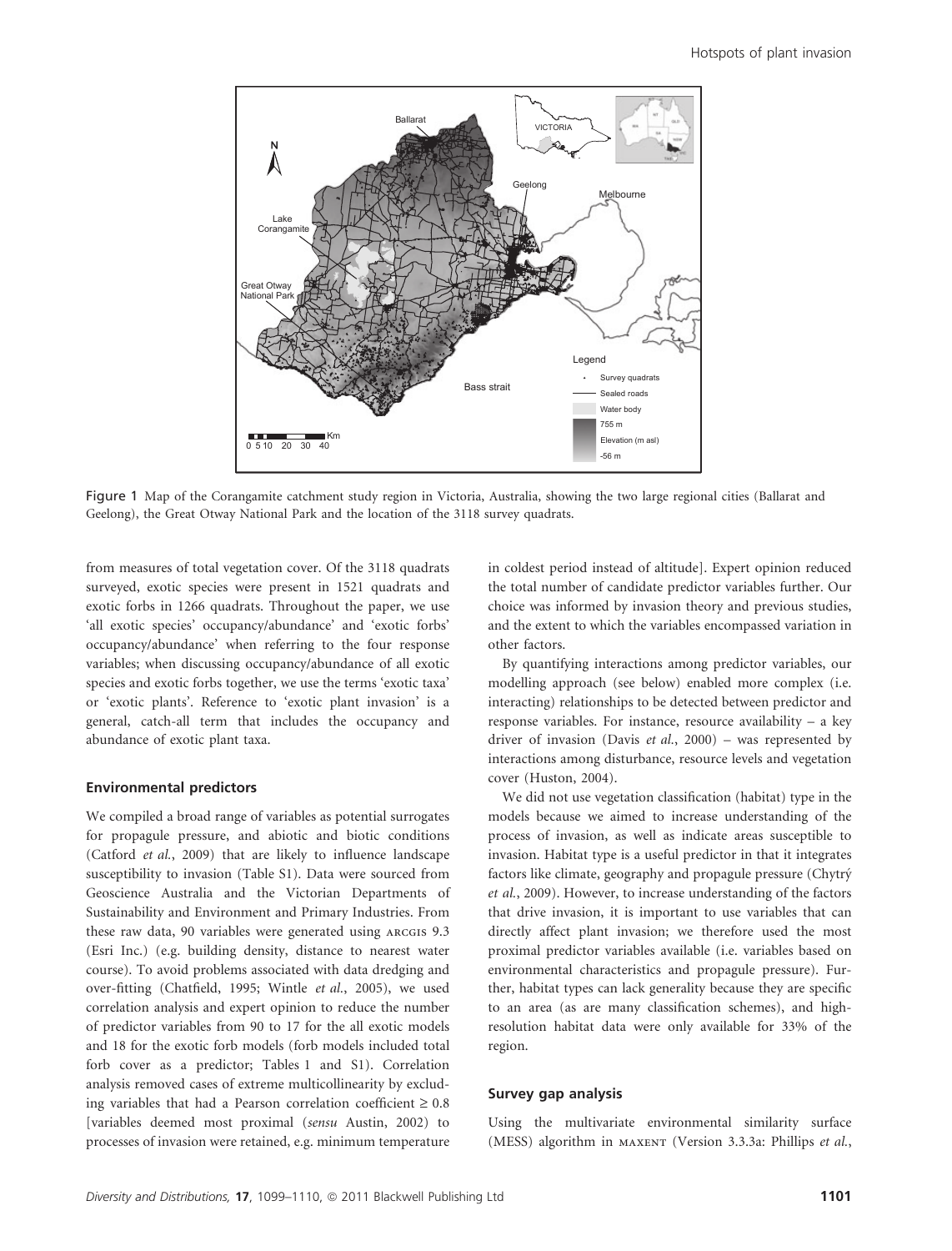# J. A. Catford et al.

| Table 1 Model performance and relative influence of variables on the occupancy and cover abundance of all exotic species and exotic forbs. | $\frac{1}{1}$ . The set of $\frac{1}{1}$ is the set of $\frac{1}{1}$ is the set of $\frac{1}{1}$ is the set of $\frac{1}{1}$ |  |
|--------------------------------------------------------------------------------------------------------------------------------------------|------------------------------------------------------------------------------------------------------------------------------|--|
|--------------------------------------------------------------------------------------------------------------------------------------------|------------------------------------------------------------------------------------------------------------------------------|--|

| Variable                                                     | All exotic<br>occupancy <sup>tc4</sup> | cover <sup>tc5</sup> | All exotic proportional Exotic forb occupancy <sup>tc4</sup> | Exotic forb proportional<br>cover <sup>tc4</sup> |
|--------------------------------------------------------------|----------------------------------------|----------------------|--------------------------------------------------------------|--------------------------------------------------|
| Model performance                                            |                                        |                      |                                                              |                                                  |
| Deviance explained (%)                                       | 34.3                                   | 39.3                 | 43.5                                                         | 33.1                                             |
| CV correlation (SE)                                          | 0.64(0.006)                            | 0.63(0.015)          | 0.70(0.01)                                                   | 0.59(0.031)                                      |
| AUC (SE)                                                     | 0.87(0.003)                            | <b>NA</b>            | 0.91(0.005)                                                  | NA                                               |
| Predictor variables*                                         |                                        |                      |                                                              |                                                  |
| 1 Forb cover <sup>B</sup>                                    | NA                                     | <b>NA</b>            | 22.5(1)                                                      | 20.8(1)                                          |
| 2 Distance to edge <sup>PHA</sup>                            | 28.3(1)                                | 19.1(1)              | 19.2(2)                                                      | 9.2(3)                                           |
| 3 Vegetation cover <sup>B</sup>                              | 8.4(2)                                 | 10.0(2)              | 3.7(8)                                                       | 6.1(6)                                           |
| 4 Distance to river <sup>PA</sup>                            | 8.2(3)                                 | 5.4(8)               | 5.3(5)                                                       | 6.1(5)                                           |
| 5 Thorium inverse-Potassium <sup>A</sup>                     | 7.2(4)                                 | 6.8(6)               | 6.2(4)                                                       | 5.0(8)                                           |
| 6 Distance to road <sup>PH</sup>                             | 6.8(5)                                 | 4.7(11)              | 4.3(7)                                                       | 3.1(15)                                          |
| 7 Normalised Difference Vegetation Index (NDVI) <sup>B</sup> | 6.6(6)                                 | 7.5(5)               | 9.3(3)                                                       | 5.2 $(7)$                                        |
| 8 Time since fire <sup>A</sup>                               | 5.2(7)                                 | 6.7(7)               | 5.1(6)                                                       | 9.2(2)                                           |
| 9 Radiation (direct) <sup>A</sup>                            | 4.8(8)                                 | 3.7(13)              | 3.4(9)                                                       | 3.1(14)                                          |
| 10 Maximum temperature warmest period <sup>A</sup>           | 3.9(9)                                 | 8.5(3)               | 3.4(10)                                                      | 4.9(9)                                           |
| 11 Wetness index <sup>A</sup>                                | 3.7(10)                                | 7.6 $(4)$            | 2.4(12)                                                      | 4.4(10)                                          |
| 12 Summer rainfall <sup>A</sup>                              | 3.7(11)                                | 2.4(14)              | 2.3(15)                                                      | 4.1(11)                                          |
| 13 Building density <sup>PH</sup>                            | 3.5(12)                                | 5.2 $(9)$            | 2.7(11)                                                      | 6.3(4)                                           |
| 14 Relevant land use <sup>PHA</sup>                          | 2.9(13)                                | 1.4(16)              | 2.4(13)                                                      | 1.8(17)                                          |
| 15 Minimum temperature coldest period <sup>A</sup>           | 2.3(14)                                | 4.1(12)              | 2.3(16)                                                      | 2.7(16)                                          |
| 16 1888 land use <sup>PHA</sup>                              | 2.1(15)                                | 1.4(15)              | 1.9(17)                                                      | 3.8(12)                                          |
| 17 Survey year <sup>P</sup>                                  | 1.7(16)                                | 5.2(10)              | 2.4(14)                                                      | 3.6(13)                                          |
| 18 Geology <sup>A</sup>                                      | 0.8(17)                                | 0.1(17)              | 1.1(18)                                                      | 0.4(18)                                          |

Performance indices: percentage of null deviance explained; cross-validation (CV) correlation between observed and expected values; AUC, area under the receiver operator curve (only applicable to binary dependent variables); SE, standard error; NA, not applicable.

\*Predictor variables' relative influence is given as a percentage and rank (in brackets); variables primarily indicate: <sup>P</sup> propagule pressure, Hhuman influence, <sup>A</sup>abiotic conditions, <sup>B</sup>biotic conditions (forb cover only included in Exotic forb models). Abundance models used exotic cover as a proportion of total vegetation cover and exotic forb cover as a proportion of forb cover. Models were developed with 10-fold CV on data from 1521 presence and 1597 absence records of all exotic species, and 1266 presence and 1852 absence records of exotic forbs using learning rates of 0.01, bag fractions of 0.7, and tree complexities (tc) of 4 or 5 as indicated by superscripts. Refer to Table S1 for details about predictor variables.

2006; Elith et al., 2010), we undertook gap analysis to determine how representative the survey data were of the environmental conditions in the study region. We selected 11 variables that would likely encompass environmental heterogeneity and relate to exotic plant occupancy and abundance [aspect, elevation above sea level, topographic wetness index, annual temperature range, maximum temperature in the warmest period, precipitation in the warmest quarter, soil radiometric characteristics (Thorium-inverse Potassium; Table S1), building density, road density, latitude, longitude], and used them to characterize the range of environmental conditions in the region.

# Statistical modelling

We used BRT to model relationships between the occupancy and relative cover abundance of all exotic species and exotic forbs and surrogates of propagule pressure and ecosystem characteristics. BRT is an ensemble method that combines regression analysis and machine learning techniques (Elith et al., 2008). Instead of fitting a single parsimonious model, BRTs fit a series of models that are then combined through 'boosting'. The use of boosting and sophisticated numerical and graphical presentation of model outputs in BRTs has alleviated the limited accuracy and difficult interpretation associated with traditional regression tree methods (De'ath, 2007; Elith et al., 2008). Further, the ability of BRTs to handle different forms of data, naturally model interactions and nonlinear relationships, and be robust to missing data is useful for predicting exotic invasion (Elith et al., 2008), which is characterized by such complexity (Eschtruth & Battles, 2009). BRTs have been shown to perform well for both explanatory and predictive models (Elith et al., 2006) and are now being applied to a variety of ecological problems (Leathwick et al., 2008; Vesk et al., 2010).

Because many sites that are currently unoccupied by exotic taxa may offer suitable habitat, we used separate models to analyse occupancy and abundance data. This ensured that sites susceptible to high exotic taxa abundance could be identified regardless of whether sites are presently occupied by exotic taxa (and for how long they have been occupied). Using separate occupancy and abundance models overcame the problem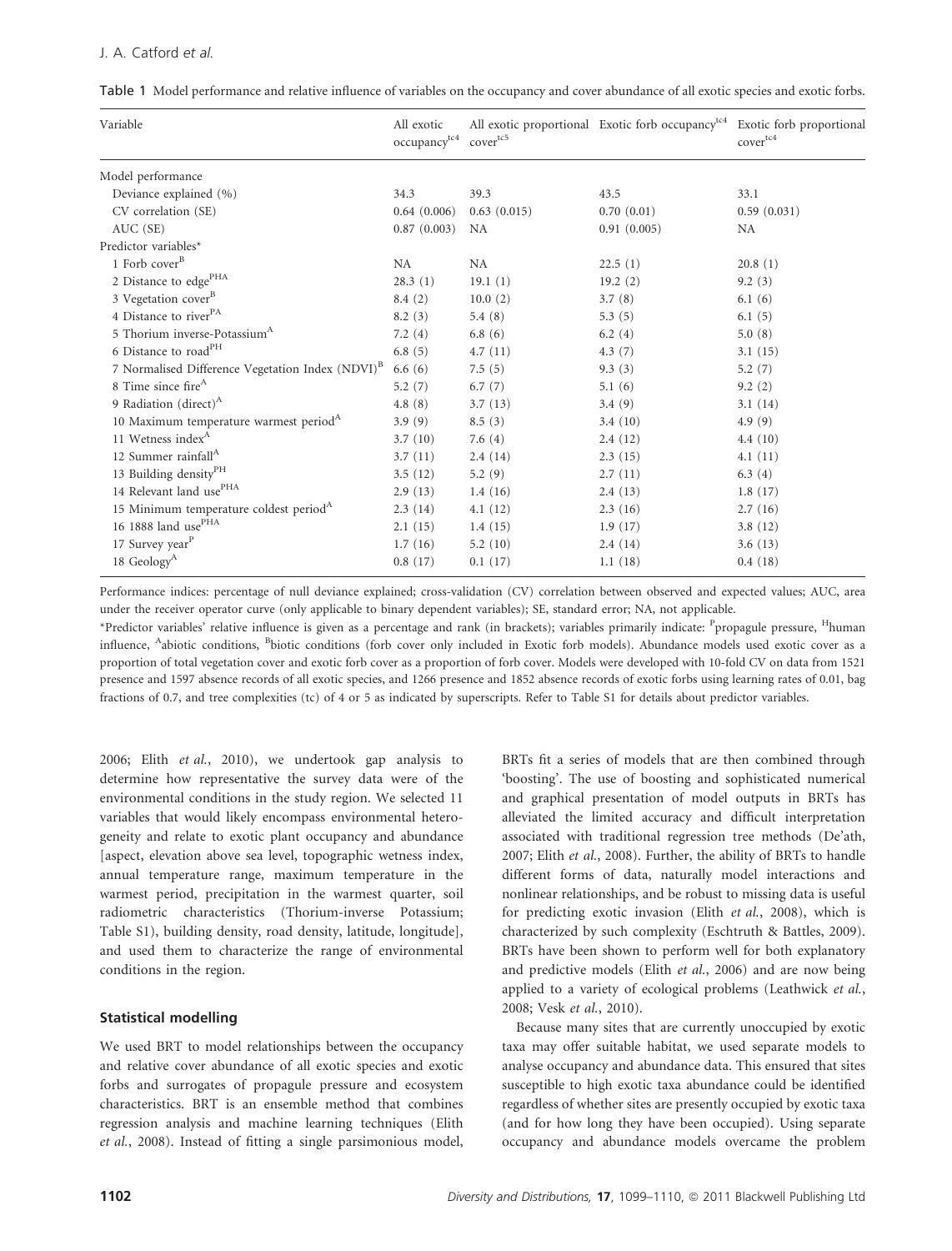associated with the high number of zeros in the data (i.e. abundance models only used abundance data from occupied sites). Rather than integrative mixture models (Martin et al., 2005), a two-stage modelling process (Potts & Elith, 2006) was selected because (i) results are easier to interpret, (ii) results from both types of models will be of interest as they reflect different stages of invasion and (iii) the models are compatible with available BRT software. The most influential factors are likely to vary depending on stage of invasion (Catford *et al.*, 2009; Dawson et al., 2009), so examining two stages of invasion (i.e. introduction/colonization versus naturalization: Richardson et al., 2000; Catford et al., 2009) can offer greater insight than aggregating them into one.

Boosted regression tree models were run in R (version 2.9.0, R Development Core Team, 2009) using the GBM package (version 1.6-3, Ridgeway, 2007) and additional code provided by Elith and Leathwick (see Elith et al., 2008). Binomial and Gaussian models were fit for occupancy and abundance data respectively. Following inspection of residual plots, cover of all exotic species was normalized using a logit-transformation and exotic forb cover was normalized using a log-transformation. Tailored to maximize model performance (Elith et al., 2008), BRT models were fitted using learning rates of 0.01 and contained up to five-way interactions among the predictor variables. To maximize 'out-of-sample' predictive performance, we used bag fractions of 0.7. The 'bag-fraction' determines the size of the random sample of raw data used to build the model at each iteration of the cross-validation (CV) modelling procedure (Elith et al., 2008). Performance of the models was determined through CV where the model was trained on nine of tenfolds (or subsets) of data and tested on the remaining (independent) fold. This testing occurred ten times, and the average deviance from the ten tests indicated model performance (Vesk et al., 2010).

Observation data were spatially aggregated indicating that spatial autocorrelation in the observation data may exist. Un-modelled spatial autocorrelation in observation data, leading to spatial structure in model residuals, may result in inflated Type 1 error rates, underestimation of model prediction uncertainty and diminished predictive performance (Legendre, 1993; Wintle & Bardos, 2006; Dormann et al., 2007). We interrogated the residuals of each model for spatial autocorelation using a Moran's I correlogram analysis (sensu Wintle & Bardos, 2006; Dormann et al., 2007).

We used three metrics to indicate the performance of the BRT models: CV correlation, percentage deviance explained and – for the occupancy models – area under the receiver operating characteristic curve (AUC). The CV correlation measures the correlation between the predicted and raw data that were withheld from the model. Explained deviance indicates the goodness-of-fit and is calculated by predicting to data not used for training the model and comparing between the predicted and raw (observed) values. It is expressed as a percentage of the null deviance for each response variable (Leathwick et al., 2008). AUC scores indicate how well models discriminate between occupied and unoccupied sites (Elith et al., 2006). This is performed by comparing predicted values to observed ones (Leathwick et al., 2008). Ranging from 0 to 1, an AUC score of 0.5 indicates that predictions are no better than random and 1 indicates perfect discrimination (Swets, 1988). Using a formula described by Friedman (2001), the relative percentage influence of each predictor variable is calculated based on the number of times it is selected for tree splitting, weighted by the variation that each split explains, averaged over all trees.

We used the best BRT models to predict occupancy and cover abundance of all exotic species and exotic forbs throughout the case study region. Predictions were mapped in GIS to provide region-wide maps of invasion risk at 30-m resolution. Predictions of both probability of occupancy and expected proportional cover of all exotic species and exotic forbs were generated. We multiplied predicted percentage cover by the probability of exotic taxa being present to produce single maps of expected cover.

# RESULTS

#### General patterns

A total of 1746 species were recorded in the study region, 441 of which were exotic. On average, 25 species (0.25 SE) were in each quadrat, but species numbers ranged between 2 and 105. Vegetation cover was weakly correlated with total species richness ( $r = 0.318$ ,  $P < 0.001$ ), but not with exotic species richness ( $r = -0.079$ ,  $P = 0.002$ ). In the 1521 quadrats in which exotic species were present, the mean exotic species richness was 5 (0.13 SE) and ranged between 1 and 28 species. As a proportion, all exotic species constituted 10% (0.32% SE) of the vegetation cover per quadrat on average, with a range of 0.04–50.0%. Correspondingly, total vegetation cover had a very strong correlation with native cover ( $r = 0.974$ ,  $P < 0.001$ ), but not with exotic cover ( $r = 0.379$ ,  $P < 0.001$ ) or proportional exotic cover  $(r = -0.059, P = 0.021)$ . Proportional exotic cover had weak negative relationships with native species cover  $(r = -0.294, P < 0.001)$  and native species richness ( $r = -0.281$ ,  $P < 0.001$ ). However, proportional exotic species richness was not correlated with native cover ( $r = -0.058$ ,  $P < 0.001$ ) or native richness ( $r = -0.019$ ,  $P = 0.455$ ). Exotic forbs made up 52.5% (0.98% SE) of exotic cover and 30% (0.75% SE) of total forb cover per quadrat  $(range = 0.2 - 100\%)$ . Exotic forb occupancy was highly correlated with the occupancy of all exotic species  $(r = 0.847, P = 0.001)$ , and the cover of exotic forbs and all exotic species was also positively correlated  $(r = 0.597,$  $P = 0.001$ .

#### Survey gap analysis

Results showed that the entire range of environmental conditions in the study region was represented by the surveyed quadrats. Positive values indicate that the full range of conditions are included in the training data, and higher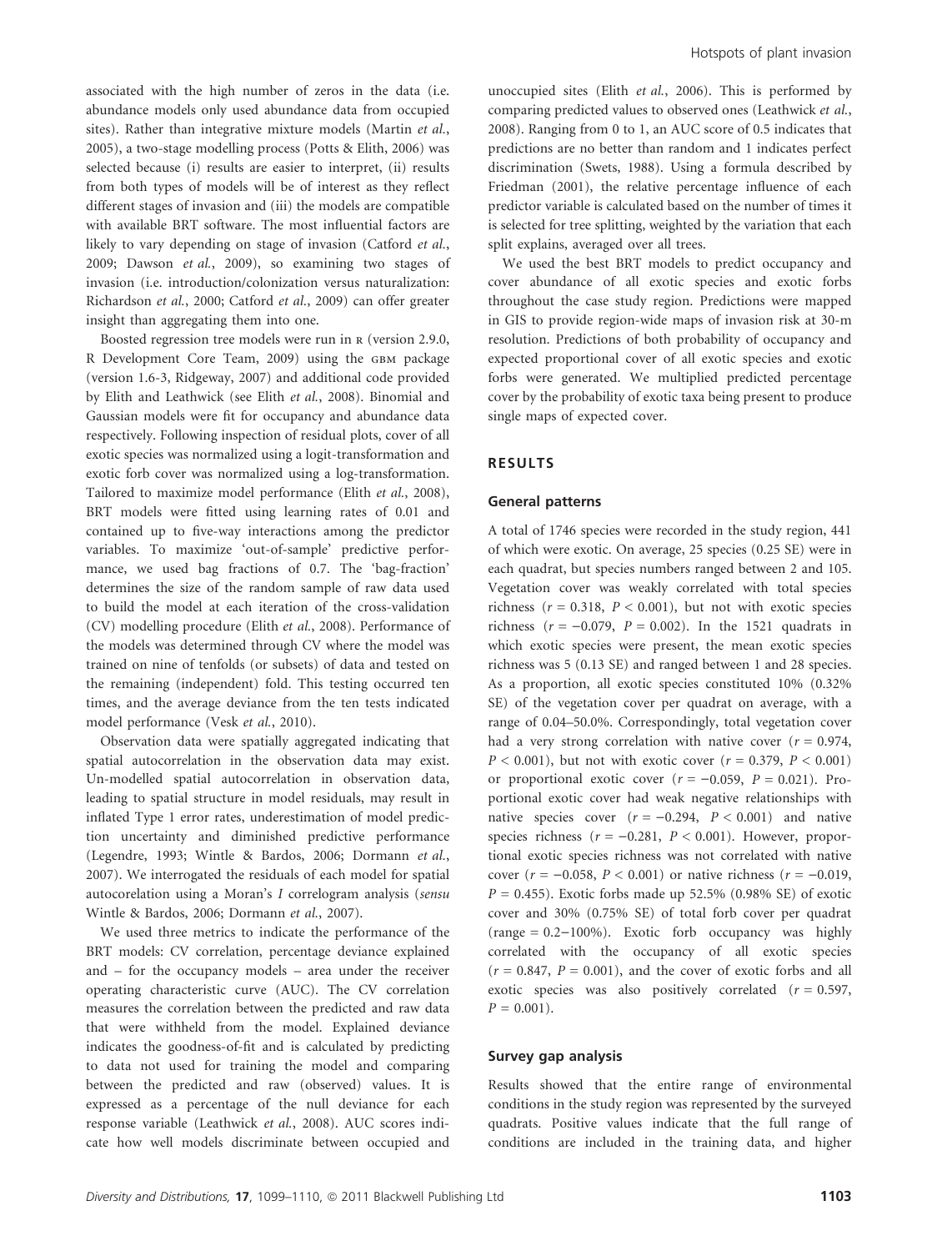numbers indicate areas that are well represented by training data (maximum value = 100; Elith et al., 2010). Our values ranged from 2 to 100, indicating that the model did not extrapolate beyond the training data (though, the model was approaching its limit in a very small geographic area for one variable).

## Model performance

The BRT models performed well, indicating that predicted relationships between the response and predictor variables were reliable. In independent CV tests, the model fitting accounted for a 33–44% reduction in the null deviance, had CV correlation values between 0.59 and 0.70, and AUC scores between 0.87 and 0.91 (full details in Table 1).

The Moran's I correlograms revealed that the moderate spatial autocorrelation in the raw data at inter-site separation distances of  $\langle 10 \text{ km } (I = 0.2 \pm 0.05)$  was absent in model residuals  $(I < 0.02)$ . This indicated that the spatial structure in the raw data was adequately modelled by the spatially structured independent model variables used in the BRT analysis.

## Responses to environmental predictors

Responses of all exotic species and exotic forbs to the predictor variables were similar in rank order (Table 1), and when separated into occupancy and abundance models, the shape of the curves was also similar (Fig. S1). All the response variables were linked to propagule pressure and human impacts, abiotic characteristics and the state of the recipient community (i.e. vegetation and forb cover; Table 1, Fig. 2). Overall, the occupancy and abundance of all exotic species and exotic forbs were most strongly related to the physical characteristics of a site (A and PA, Fig. 2). Both the occupancy and the proportional cover of the exotic taxa were highest near the edge of vegetation fragments (Fig. 3). Over 93% of quadrats were within 3 km of the edge of vegetation fragments and 6% were between 4.8 and 6 km. This distribution of quadrats meant that distant sites had large leverage resulting in the U-shaped pattern in Fig. 3, which is thus a statistical artefact rather than a meaningful ecological trend. Plant invasion was linked with human activities as revealed by the positive association of all exotic species (occupancy and cover) with roads and building density (Fig. S1). Occupancy and cover of all exotic species and exotic forbs showed a generally positive response to distance from stream.

Interestingly, occupancy of all exotic species and exotic forbs was positively associated with total vegetation cover, whereas their proportional cover was negatively associated with total vegetation cover (Fig. 4). Total forb cover had the greatest influence on exotic forb occupancy and cover (Table 1). Responses mimicked responses to vegetation cover (Fig. 4c,d): occupancy increased with forb cover, but exotic forb abundance decreased. Cover of exotic forbs was unimodally related to time since last wildfire and peaked around 30 years since the last fire. Survey year only had a minor (positive) influence on the response variables (Table 1, Fig. S1b). The interactions among predictor variables effectively magnified the effects of single variables on invasion outcomes and did not alter interpretation of relationships (Table S2, Fig. S2). None of the abundance models had interactions greater than 5% indicating minor importance.

# Predictions of invasion risk

The predicted maps for the occupancy and expected cover abundance (i.e. conditional on occupancy) of all exotic species (Fig. 5a,b) reflect the contrasting responses of occupancy and abundance to vegetation cover. The predicted probability of all exotic species occupancy was the highest in the flat, central region ( $\sim$  > 0.95 probability of predicted occupancy) where elevation is low and the land use is predominantly dryland agriculture. The likelihood of an exotic species occupying a site is lowest around the Great Otway NP and in the other higher elevation, forested area east of Ballarat (Fig. 5a).

Driven by building density, the expected abundance of all exotic species is highest around towns ( $\sim$  40% of total vegetation cover; Fig. 5b). All exotic species were predicted to constitute about 20–25% of vegetation cover in the central region, but only  $\sim$  7% in higher elevation areas like the Great Otway NP. Expected abundance was elevated along watercourses and roads (i.e. to 200 m either side of watercourses/ roads). Consistent with the partial dependence plot (Fig. S1), after an initial steep fall in predicted abundance within 250 m of a road, abundance increased reaching a plateau at about 5 km from the roads before a sharp decline. As a result, a banded pattern associated with roads is visible in the central, low-relief region where other predictor variables are less variable (and influential; Fig. 5b). This idiosyncratic banding reflects the concentration of quadrats along roads and streams because of access restrictions on privately owned land. The circular shape in the east of the region that marks an area of lower predicted abundance was burnt in 1985 (Fig. 5b).

Predicted probabilities of exotic forb occupancy were very similar to those of all exotic species (Fig. 5c). The expected abundance of exotic forbs (as a percentage of total forb cover) peaked around towns ( $\sim$  40% near Geelong), but was also elevated in the central region and around the Great Otway NP. It was at its lowest in the region just north of the Great Otway NP that was burnt in 1939. In the central region, building density had a negative effect on expected abundance.

# **DISCUSSION**

# Value of general models of invasion risk

This study has demonstrated that it is possible to take a general approach to modelling landscape susceptibility to plant invasion. In a case study region, we modelled invasion of all exotic species and exotic forbs with BRTs to test the potential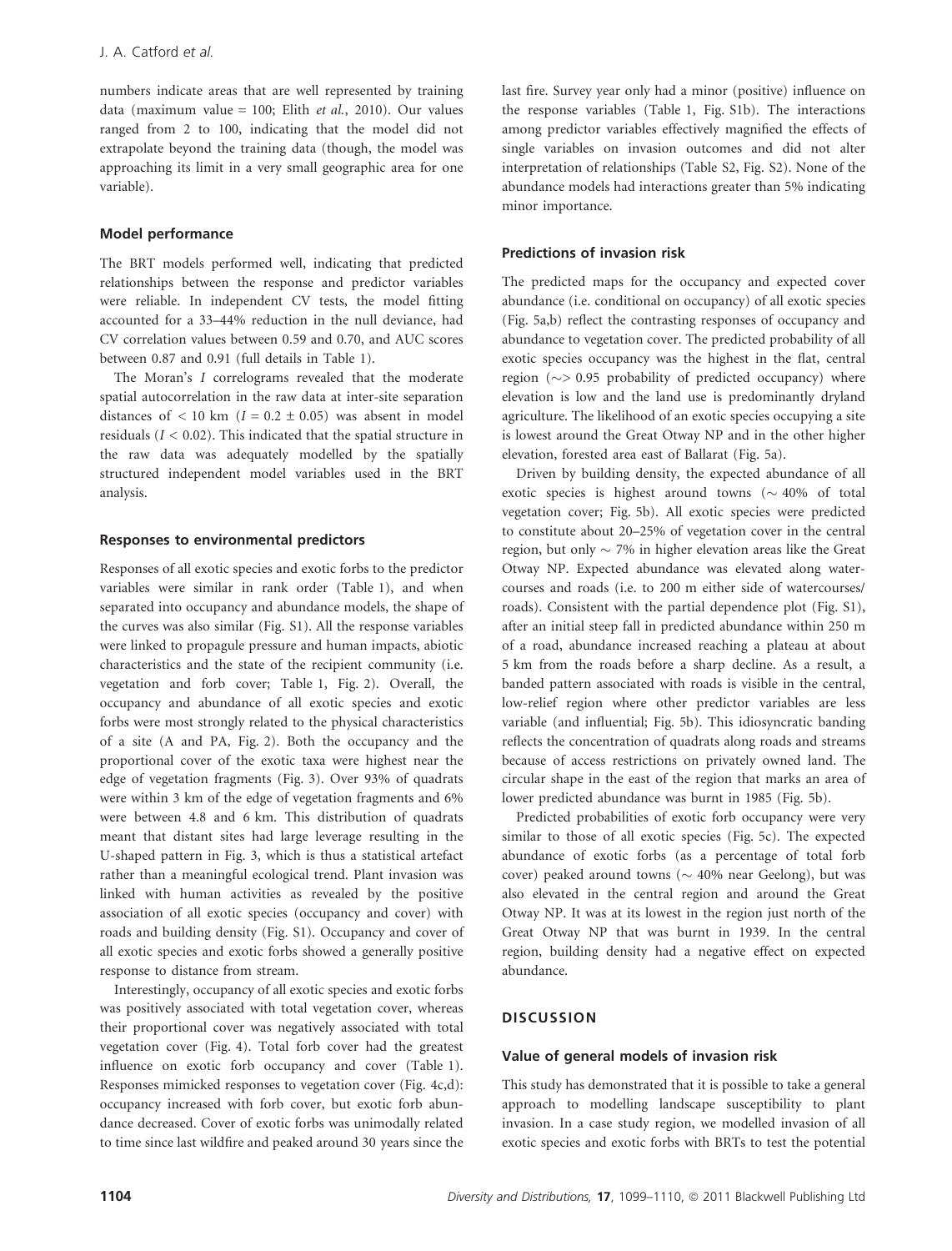

Figure 2 Pie charts showing relative explanatory power of predictor variables in the models of (a) all exotic species occupancy, (b) all exotic species abundance, (c) exotic forb occupancy and (d) exotic forb abundance. Numbers refer to predictor variables in Table 1; variables relate to: P, propagule pressure; A, abiotic characteristics; PA, propagule pressure and abiotic characteristics; B, community characteristics; H indicates that variable is affected by human activities.



Figure 3 Partial dependence plots showing marginal effect of distance to edge of vegetation fragment on (a) the probability of all exotic species occupancy (logit-transformed), (b) all exotic species cover (logit-transformed), (c) the probability of exotic forb occupancy (logit-transformed) and (d) exotic forb cover  $(log_{10}$ transformed). Tick marks on top axis of graphs indicate deciles of training data.



Figure 4 Partial dependence plots showing marginal effect of vegetation cover on (a) the probability of all exotic species occupancy (logit-transformed), (b) all exotic species cover (logit-transformed), (c) the probability of exotic forb occupancy (logit-transformed) and (d) exotic forb cover (log<sub>10</sub>-transformed). Multiple layers of vegetation meant that values of vegetation cover exceeded 100%.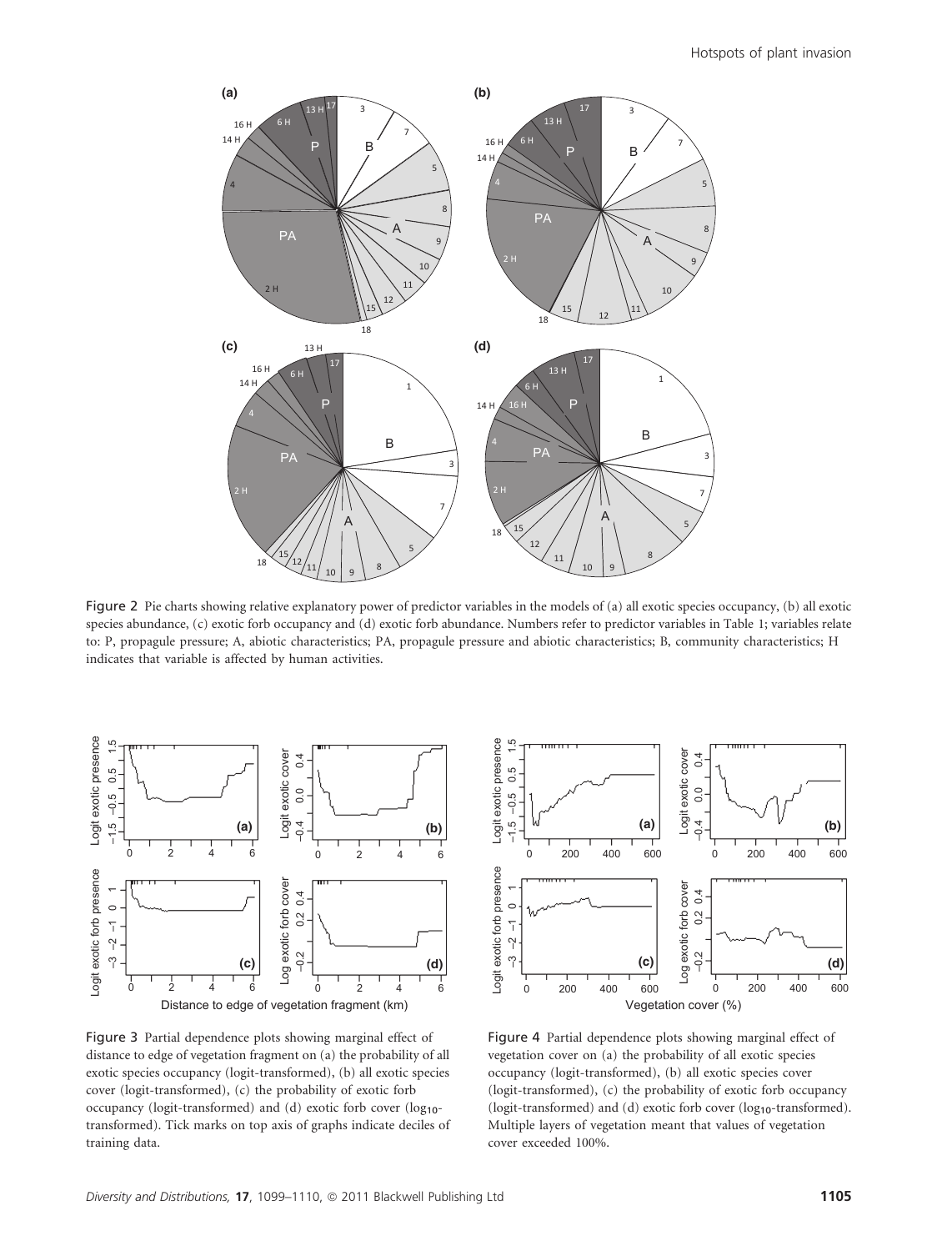

Figure 5 Maps of the study region showing predicted (a) probability of all exotic species occupancy, (b) expected abundance of all exotic species and (c) expected abundance of exotic forbs in 2006. Abundance is conditional on occupancy and is a percentage of total vegetation cover for (b) and percentage of total forb cover for (c).

of predicting areas at risk of invasion. By highlighting influential factors, our multispecies models point to dominant pathways of invasion and identify areas vulnerable to plant invasion. On average, the BRT models explained 38% of the variation in invasion of all exotic species and exotic forbs, and the high AUC scores indicated that the models correctly ranked a randomly chosen occupied site higher than a randomly chosen unoccupied site approximately 90% of the time.

The approach we have used is flexible in that it can be applied across biomes, at multiple scales and for different groups of taxa. Unlike many models used to predict plant invasion (e.g. Crossman & Bass, 2008; Ibáñez et al., 2009; Jacobs & MacIsaac, 2009), this approach uses variables that are not taxon- or region-specific and can predict to a range of spatial and temporal scales. By enabling comparison across taxa, regions and scales, this method can identify general predictors of invasion. In this 'proof-of-concept' study, we applied the approach to the most general of understandings of invasion: relative abundance of all exotic species. Such a general model has merit (Thuiller et al., 2006), but more targeted predictions can be made by grouping species according to their functional characteristics, life history and weed status (Randall & Thomas, 2007; van Kleunen et al., 2010). Likewise, rather than selecting proportional exotic cover as the dependent variable as we have performed here, measures of invasion that address other research questions or management goals can be used instead (e.g. absolute exotic abundance, proportion of total diversity that is exotic) (Chytrý et al., 2008a).

While the approach can be applied to individual species, there are currently 441 exotic species in this study region alone and, although many will not pose an ecological or economic threat, predicting the potential occupancy of even a quarter of the species would be labour intensive. Further, interpretation of a collection of single-species models and the subsequent allocation of management resources would be difficult. We do not suggest that multispecies models replace models that target individual invasive species, but rather are used to complement them. Predictions based on multiple exotic species will enable more efficient management and surveillance, will ensure that the majority of species causing an exotic plant incursion are addressed and can indicate areas vulnerable to future invasion by functionally similar species. Even though the composition of the exotic species pool may change if propagule biases shift (Colautti et al., 2006), it is unlikely that new invaders will be qualitatively different from the 441 species already present in the region, so predictions of invasion risk should possess some generality.

# Ecology of invasion

Variables indicating propagule pressure (P) and human impacts (H), abiotic characteristics (A) and the state of the recipient community (i.e. vegetation and forb cover – biotic characteristics, B) were rated in the top four most influential variables in each model. The collective influence of these three factors (PAB), as well as the indirect influence of human activities (H), on invasion patterns is consistent with previous studies (Richardson et al., 1994; Thuiller et al., 2006) and invasion and community assembly theory (Belyea & Lancaster, 1999; Catford et al., 2009). While some invasion trends were unexpected [e.g. the positive relationship with time since fire (Hobbs & Huenneke, 1992), negative relationship with summer rainfall (Davis et al., 2000), weak relationship with survey year (Sullivan et al., 2004) and lack of response to radiation], the strongest trends complied with theory- and evidence-based expectations [e.g. relationships with habitat fragmentation (Cadenasso & Pickett, 2001), road proximity (von der Lippe & Kowarik, 2007) and land use (Mosher et al., 2009; Parker et al., 2010)].

Areas most vulnerable to exotic plant invasion were predicted to be at edges of vegetation fragments, along roads, in areas where dryland agriculture is the dominant land use and where native vegetation cover is relatively low. Habitat fragmentation presumably facilitated invasion because of higher propagule pressure and availability of light, water and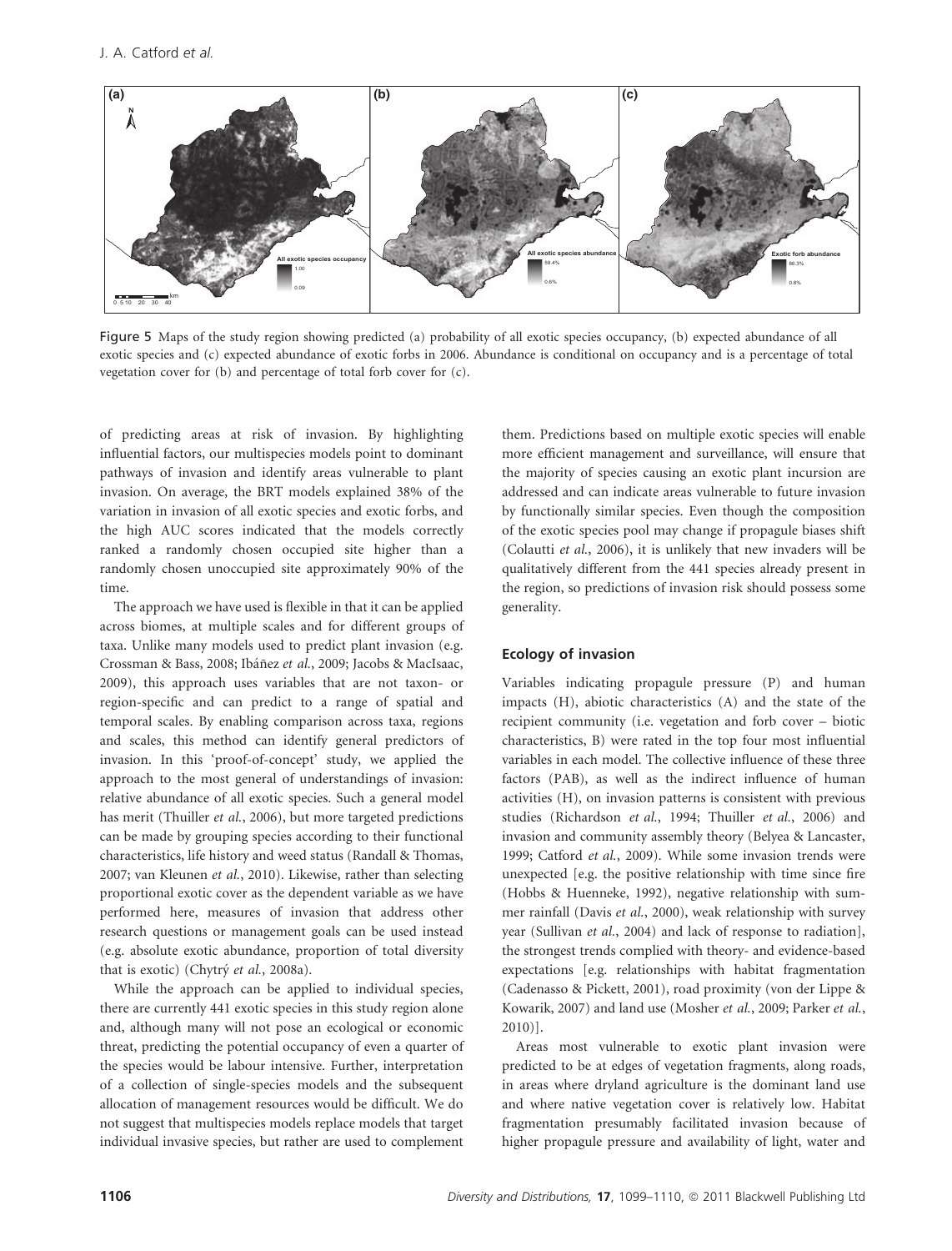nutrients near the edge of vegetation fragments (Saunders et al., 1991; Cadenasso & Pickett, 2001; Ibáñez et al., 2009). The concentration of exotic plants around areas of human activities may reflect human-mediated dispersal (von der Lippe & Kowarik, 2007; Botham et al., 2009) and anthropogenic disturbance (Jodoin et al., 2008). Using naturally disturbed areas as a quasi-control (Downes et al., 2002), the lower level of invasion along water courses and in recently burnt areas, compared to around towns and roads, suggests that human spread of exotic plants facilitates rapid invasion more than disturbance per se. However, lower watercourse density and more frequent fire in the forested uplands (which were not accounted for interactions between land use variables and watercourse density/fire history) may have contributed to the unusual trends observed.

Responses to environmental factors can vary depending on the stage of invasion (White & Shurin, 2007; Dawson et al., 2009). In our study, the occupancy of exotic taxa was most likely driven by processes that mediate colonization, while exotic abundance can be considered a measure of the suitability of locations for population growth following colonization (i.e. naturalization: Richardson et al., 2000; Catford et al., 2009). In the study region, the two invasion stages of colonization and naturalization were influenced differently by vegetation cover and forb cover. All exotic species and exotic forbs were more likely to occupy sites with high vegetation cover, but their relative abundance was predicted to be lower. Consistent with the habitat filtering hypothesis (Catford et al., 2009), it is likely that sites with high vegetation cover (or forb cover) would have conditions suitable for many plant species, increasing the chance that at least one exotic taxon would establish successfully. However, at the same time and corresponding with the negative correlation between native cover and proportional exotic cover, competition from incumbents would typically confer higher biotic resistance to invasion, which would limit the overall abundance of invading taxa (Eschtruth & Battles, 2009).

Like all species distribution models that deal with invading species, our models are necessarily constrained by the nonequilibrium nature of the species' distributions (Dullinger et al., 2009; Jones et al., 2010). However, there is a greater chance that species with long residence times will be included in multispecies models so, because they may be close to reaching their equilibrium distributions, our general approach to modelling invasion risk is arguably less susceptible to this limitation than single-species models. The vast majority of study sites were surveyed as exemplars of pre-European vegetation for the purposes of a regional biodiversity inventory. As such, areas less impacted by humans may have been overrepresented in the dataset, which would lead to conservative estimates of exotic plant occupancy and abundance. This slight bias in the dataset may have partially obscured the effect of time on invasion level. Corresponding with other studies (Castro et al., 2005; Wilson et al., 2007), invasion levels increased with time, but the effect was only slight. Reflecting the limited sampling on private land, predictions in the central

agricultural area of the study region should be interpreted with care (Fig. 5b).

# **CONCLUSION**

We have presented a method for building models that predicts invasion risk at the landscape scale using patterns of exotic plant invasion. This work holds out the promise that by quantifying processes that influence the occupancy and abundance of exotic plants, areas that are vulnerable to invasion can be predicted irrespective of biome or geographic region. The capacity to generalize and compare findings gathered from a range of systems and range of taxa will help progress invasion ecology, as well as community ecology (Shea & Chesson, 2002). For instance, how general is our finding that communities with higher vegetation cover are more susceptible to colonization by exotic plants, but competition for resources apparently limits exotic plant abundance once they are present? With further validation and testing, the robustness of the method and its predictive capability can be ascertained. Predictions of landscape susceptibility to invasion can be used to spatially prioritize weed surveillance and control. Such prioritization will increase the efficiency of management by targeting factors that cause and facilitate invasion.

# ACKNOWLEDGEMENTS

Thanks to Jane Elith and Kim Lowell for advice in the early stages of the project; Will Morris for writing additional R code that plots interactions between categorical variables and for general help with the modelling; and Laura Shirley, Yung En Chee and Joslin Moore for help with GIS. We are grateful for the constructive comments made by three anonymous referees. Funding for this project was provided by an Australian Weeds Research Centre grant and the Applied Environmental Decision Analysis CERF.

#### **REFERENCES**

- Austin, M.P. (2002) Spatial prediction of species distribution: an interface between ecological theory and statistical modelling. Ecological Modelling, 157, 101–118.
- Belyea, L.R. & Lancaster, J. (1999) Assembly rules within a contingent ecology. Oikos, 86, 402–416.
- Billot, C.P. (1969) The life of our years. Lothian Publishing, Sydney.
- BOM (2007) Climate of Australia. Bureau of Meteorology, Commonwealth of Australia, Canberra.
- Botham, M.S., Rothery, P., Hulme, P.E., Hill, M.O., Preston, C.D. & Roy, D.B. (2009) Do urban areas act as foci for the spread of alien plant species? An assessment of temporal trends in the UK Diversity and Distributions, 15, 338–345.
- Cadenasso, M.L. & Pickett, S.T.A. (2001) Effect of edge structure on the flux of species into forest interiors. Conservation Biology, 15, 91–97.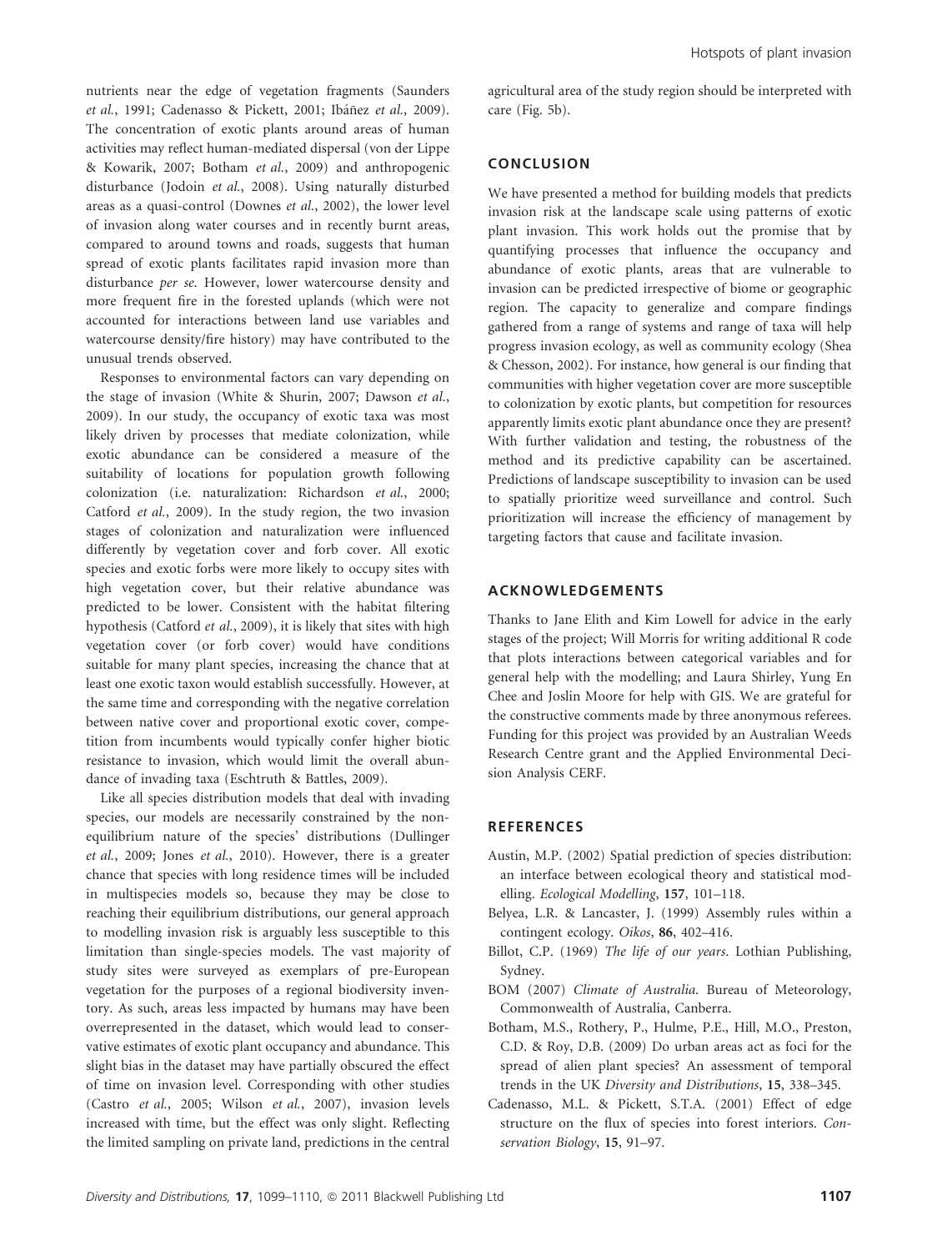- Castro, S.A., Figueroa, J.A., Munoz-Schick, M. & Jaksic, F.M. (2005) Minimum residence time, biogeographical origin, and life cycle as determinants of the geographical origin, and life cycle as determinants of the geographical extent of naturalized plants in continental Chile. Diversity and Distributions, 11, 183–191.
- Catford, J.A., Jansson, R. & Nilsson, C. (2009) Reducing redundancy in invasion ecology by integrating hypotheses into a single theoretical framework. Diversity and Distributions, 15, 22–40.
- Chatfield, C. (1995) Model uncertainty, data mining and statistical inference. Journal of the Royal Statistical Society Series A, 158, 419–466.
- Chytrý, M., Jarošík, V., Pyšek, P., Hájek, O., Knollová, I., Tichy´, L. & Danihelka, J. (2008a) Separating habitat invasibility by alien plants from the actual level of invasion. Ecology, 89, 1541–1553.
- Chytrý, M., Maskell, L.C., Pino, J., Pyšek, P., Vila, M., Font, X. & Smart, S.M. (2008b) Habitat invasions by alien plants: a quantitative comparison among Mediterranean, subcontinental and oceanic regions of Europe. Journal of Applied Ecology, 45, 448–458.
- Chytrý, M., Pyšek, P., Wild, J., Pino, J., Maskell, L.C. & Vilà, M. (2009) European map of alien plant invasions based on the quantitative assessment across habitats. Diversity and Distributions, 15, 98–107.
- CISEH (2009) Invasive.org: center for invasive species and ecosystem health. The Bugwood Network, USDA Forest Service and USDA APHIS PPQ; Warnell School of Forestry and Natural Resources, The University of Georgia; and Dept. of Entomology, College of Agricultural and Environmental Sciences.
- Colautti, R., Grigorovich, I. & MacIsaac, H. (2006) Propagule pressure: a null model for biological invasions. Biological Invasions, 8, 1023–1037.
- Crossman, N.D. & Bass, D.A. (2008) Application of common predictive habitat techniques for post-border weed risk management. Diversity and Distributions, 14, 213–224.
- Davis, M.A., Grime, J.P. & Thompson, K. (2000) Fluctuating resources in plant communities: a general theory of invasibility. Journal of Ecology, 88, 528–534.
- Dawson, W., Burslem, D.F.R.P. & Hulme, P.E. (2009) Factors explaining alien plant invasion success in a tropical ecosystem differ at each stage of invasion. Journal of Ecology, 97, 657–665.
- De'ath, G. (2007) Boosted trees for ecological modeling and prediction. Ecology, 88, 243–251.
- Dormann, C.F., McPherson, J.M., Araújo, M.B., Bolliger, R.B.J., Carl, G., Davies, R.G., Hirzel, A., Jetz, W., Kissling, W.D., Kühn, I., Ohlemüller, R., Peres-Neto, P.R., Reineking, B., Schroder, B., Schurr, F.M. & Wilson, R. (2007) Methods to account for spatial autocorrelation in the analysis of species distributional data: a review. Ecography, 30, 609– 628.
- Downes, B.J., Barmuta, L.A., Fairweather, P.G., Faith, D.P., Keough, M.J., Lake, P.S., Mapstone, B.D. & Quinn, G.P.

(2002) Monitoring ecological impacts: concepts and practice in flowing waters. Cambridge University Press, Cambridge.

- DSE (2008) Advisory list of environmental weeds of coastal plains and heathy forests bioregions of Victoria). Victorian Government Department of Sustainability and Environment, Melbourne.
- DSE (2009) Accessing native vegetation data. Conservation and environment. Department of Sustainability and Environment, The State of Victoria, Melbourne.
- Dullinger, S., Kleinbauer, I., Peterseil, J., Smolik, M. & Essl, F. (2009) Niche based distribution modelling of an invasive alien plant: effects of population status, propagule pressure and invasion history. Biological Invasions, 11, 2401–2414.
- Elith, J., Graham, C.H., Anderson, R.P. et al. (2006) Novel methods improve prediction of species' distributions from occurrence data. Ecography, 29, 129–151.
- Elith, J., Leathwick, J.R. & Hastie, T. (2008) A working guide to boosted regression trees. Journal of Animal Ecology, 77, 802– 813.
- Elith, J., Kearney, M. & Phillips, S. (2010) The art of modelling range-shifting species. Methods in Ecology and Evolution, 1, 330–342.
- Eschtruth, A.K. & Battles, J.J. (2009) Assessing the relative importance of disturbance, herbivory, diversity, and propagule pressure in exotic plant invasion. Ecological Monographs, 79, 265–280.
- Friedman, J.H. (2001) Greedy function approximation: a gradient boosting machine. The Annals of Statistics, 29, 1189– 1232.
- Hellmann, J.J., Byers, J.E., Bierwagen, B.G. & Dukes, J.S. (2008) Five potential consequences of climate change for invasive species. Conservation Biology, 22, 534–543.
- Hirzel, A.H. & Lay, G.L. (2008) Habitat suitability modelling and niche theory. Journal of Applied Ecology, 45, 1372–1381.
- Hobbs, R.J. & Huenneke, L.F. (1992) Disturbance, diversity, and invasion: implications for conservation. Conservation Biology, 6, 324–337.
- Huston, M.A. (2004) Management strategies for plant invasions: manipulating productivity, disturbance, and competition. Diversity and Distributions, 10, 167–178.
- Ibáñez, I., Silander, J.A., Jr, Allen, J.M., Treanor, S.A. & Wilson, A. (2009) Identifying hotspots for plant invasions and forecasting focal points of further spread. Journal of Applied Ecology, 46, 1219–1228.
- Jacobs, M.J. & MacIsaac, H.J. (2009) Modelling spread of the invasive macrophyte Cabomba caroliniana. Freshwater Biology, 54, 296–305.
- Jodoin, Y., Lavoie, C., Villeneuve, P., Theriault, M., Beaulieu, J. & Belzile, F. (2008) Highways as corridors and habitats for the invasive common reed Phragmites australis in Québec, Canada. Journal of Applied Ecology, 45, 459–466.
- Jones, C.C., Acker, S.A. & Halpern, C.B. (2010) Combining local- and large-scale models to predict the distributions of invasive plant species. Ecological Applications, 20, 311–326.
- Keller, R.P., Frang, K. & Lodge, D.M. (2008) Preventing the spread of invasive species: economic benefits of intervention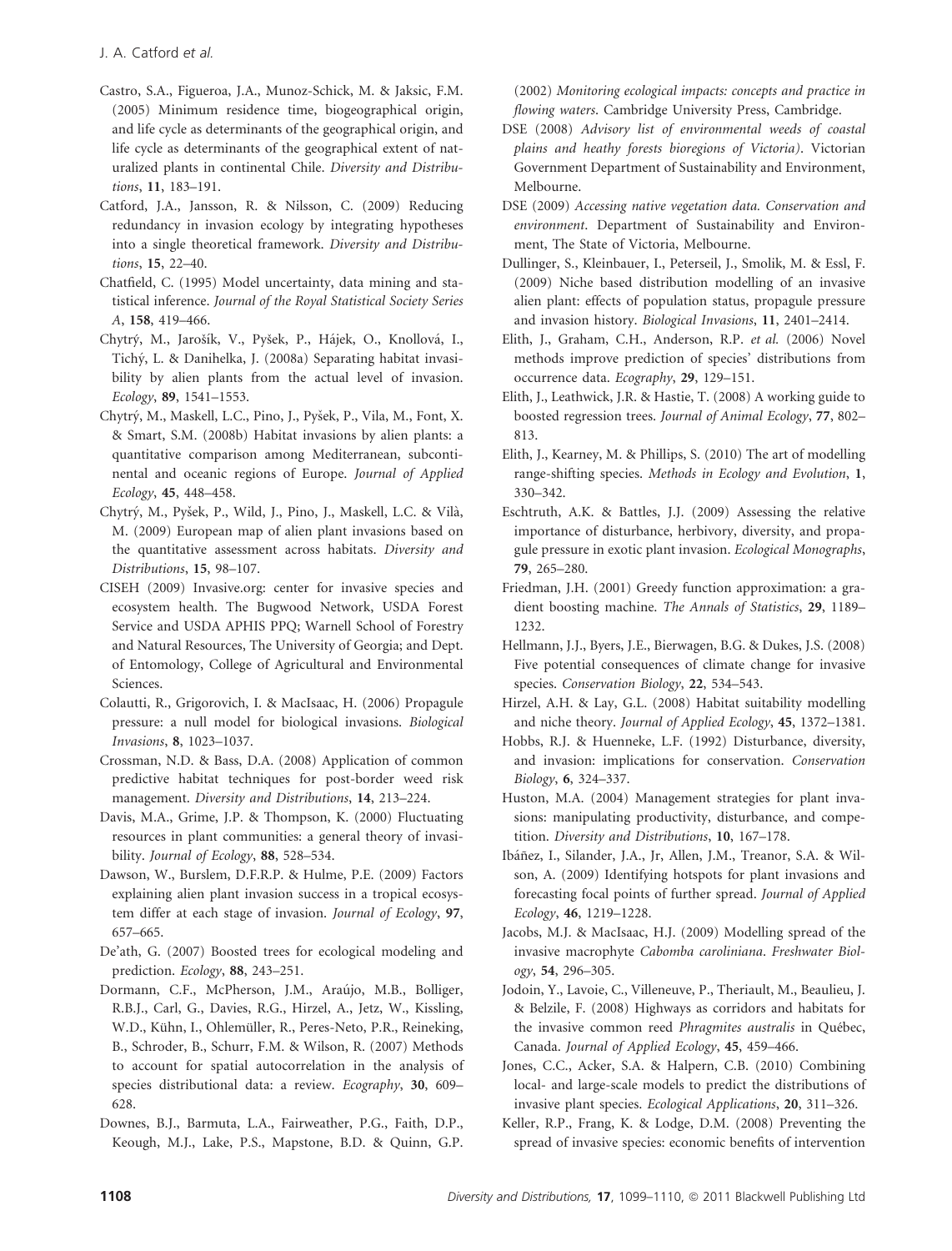guided by ecological predictions. Conservation Biology, 22, 80–88.

Kent, M. & Coker, P. (1992) Vegetation description and analysis: a practical approach. John Wiley & Sons, Chichester.

van Kleunen, M., Weber, E. & Fischer, M. (2010) A metaanalysis of trait differences between invasive and non-invasive plant species. Ecology Letters, 13, 235–245.

Leathwick, J.R., Elith, J., Chadderton, W.L., Rowe, D. & Hastie, T. (2008) Dispersal, disturbance and the contrasting biogeographies of New Zealand's diadromous and non-diadromous fish species. Journal of Biogeography, 35, 1481–1497.

Legendre, P. (1993) Spatial autocorrelation: trouble or new paradigm? Ecology, 74, 1659–1673.

von der Lippe, M. & Kowarik, I. (2007) Long-distance dispersal of plants by vehicles as a driver of plant invasions. Conservation Biology, 21, 986–996.

Lockwood, J.L., Cassey, P. & Blackburn, T. (2005) The role of propagule pressure in explaining species invasions. Trends in Ecology and Evolution, 20, 223–228.

Martin, T.G., Wintle, B.A., Rhodes, J.R., Kuhnert, P.M., Field, S.A., Low-Choy, S.J., Tyre, A.J. & Possingham, H.P. (2005) Zero tolerance ecology: improving ecological inference by modelling the source of zero observations. Ecology Letters, 8, 1235–1246.

Moles, A.T., Gruber, M.A.M. & Bonser, S.P. (2008) A new framework for predicting invasive plant species. Journal of Ecology, 96, 13–17.

Mosher, E., Silander, J. & Latimer, A. (2009) The role of landuse history in major invasions by woody plant species in the northeastern North American landscape. Biological Invasions, 11, 2317–2328.

Parker, J., Richie, L., Lind, E. & Maloney, K. (2010) Land use history alters the relationship between native and exotic plants: the rich don't always get richer. Biological Invasions, 12, 1557–1571.

Pheloung, P.C., Williams, P.A. & Halloy, S.R. (1999) A weed risk assessment model for use as a biosecurity tool evaluating plant introductions. Journal of Environmental Management, 57, 239–251.

Phillips, S.J., Anderson, R.P. & Schapire, R.E. (2006) Maximum entropy modeling of species geographic distributions. Ecological Modelling, 190, 231–259.

Potts, J. & Elith, J. (2006) Comparing species' abundance models. Ecological Modelling, 199, 153–163.

Pyšek, P. & Richardson, D.M. (2010) Invasive species, environmental change and management, and ecosystem health. Annual Review of Environment and Resources, 35, 25–55.

Pyšek, P., Richardson, D.M., Rejmánek, M., Webster, G.L., Williamson, M. & Kirschner, J. (2004) Alien plants in checklists and floras: towards better communication between taxonomists and ecologists. Taxon, 53, 131–143.

R Development Core Team (2009) R: a language and environment for statistical computing. R Foundation for Statistical Computing, Vienna, Austria.

Randall, R.P. & Thomas, P.A. (2007) A global compendium of weeds. AgWest and Hawaiian Ecosystems at Risk project

(HEAR), Puunene. Available at: http://www.hear.org/gcw/ (accessed 23 March 2010).

Richardson, D.M. & Pyšek, P. (2006) Plant invasions: merging the concepts of species invasiveness and community invasibility. Progress in Physical Geography, 30, 409–431.

Richardson, D.M. & Rejmánek, M. (2011) Trees and shrubs as invasive alien species – a global review. Diversity and Distributions, 17 (in press).

Richardson, D.M., Williams, P.A. & Hobbs, R.J. (1994) Pine invasions in the southern hemisphere: determinants of spread and invadability. Journal of Biogeography, 21, 511-527.

Richardson, D.M., Pyšek, P., Rejmánek, M., Barbour, M.G., Panetta, F.D. & West, C.J. (2000) Naturalization and invasion of alien plants: concepts and definitions. Diversity and Distributions, 6, 93–107.

Ridgeway, G. (2007) The gbm package: generalized boosted regression models. Version 1.6-3. Available at: http://cran. r-project.org/web/packages/gbm/gbm.pdf (accessed 5 May 2010).

Ross, J.H. & Walsh, N.G. (2007) A Census of the Vascular Plants of Victoria, 7th edn. National Herbarium of Victoria, Royal Botanic Gardens, Melbourne.

Saunders, D.A., Hobbs, R.J. & Margules, C.R. (1991) Biological consequences of ecosystem fragmentation: a review. Conservation Biology, 5, 18–32.

Shea, K. & Chesson, P. (2002) Community ecology theory as a framework for biological invasions. Trends in Ecology and Evolution, 17, 170–176.

Sullivan, J.J., Williams, P.A., Cameron, E.K. & Timmins, S.M. (2004) People and time explain the distribution of naturalized plants in New Zealand. Weed Technology, 18, 1330– 1333.

Swets, J.A. (1988) Measuring the accuracy of diagnostic systems. Science, 240, 1285–1293.

Thuiller, W., Richardson, D.M., Rouget, M., Proches, S. & Wilson, J.R.U. (2006) Interactions between environmental factors, species traits, and human uses describe patterns of plant invasions. Ecology, 87, 1755–1769.

Vesk, P.A., Davidson, A. & Chee, Y.E. (2010) Spatial distribution and prediction of seed production by Eucalyptus microcarpa in a fragmented landscape. Austral Ecology, 35, 60–71.

White, L.F. & Shurin, J.B. (2007) Diversity effects on invasion vary with life history stage in marine macroalgae. Oikos, 116, 1193–1203.

Wilson, J.R.U., Richardson, D.M., Rouget, M., Proches, S., Amis, M.A., Henderson, L. & Thuiller, W. (2007) Residence time and potential range: crucial considerations in modelling plant invasions. Diversity and Distributions, 13, 11–22.

Wintle, B.A. & Bardos, D.C. (2006) Modeling species-habitat relationships with spatially autocorrelated observation data. Ecological Applications, 16, 1945–1958.

Wintle, B.A., Elith, J. & Potts, J.M. (2005) Fauna habitat modelling and mapping: a review and case study in the lower hunter central coast region of NSW. Austral Ecology, 30, 719–738.